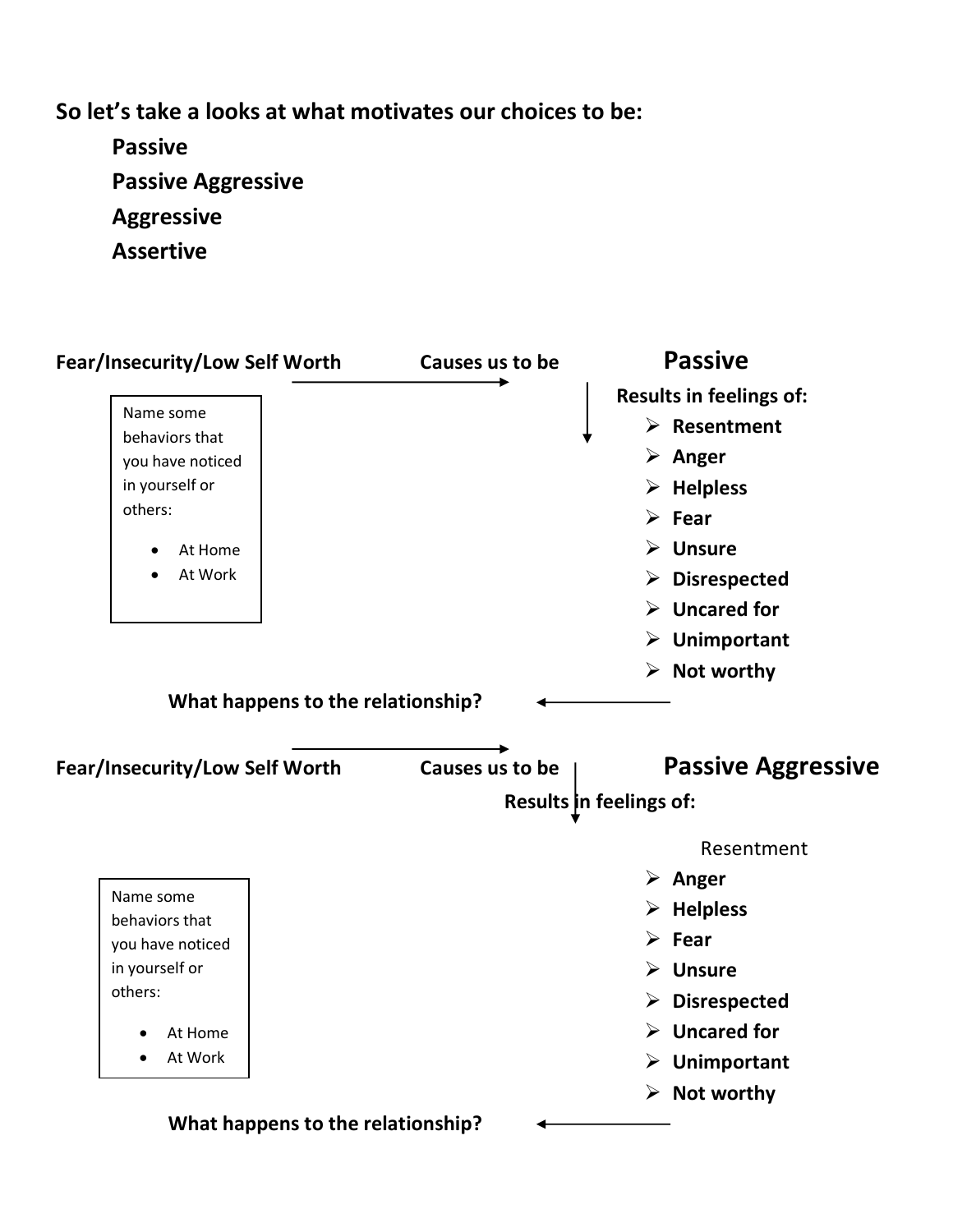

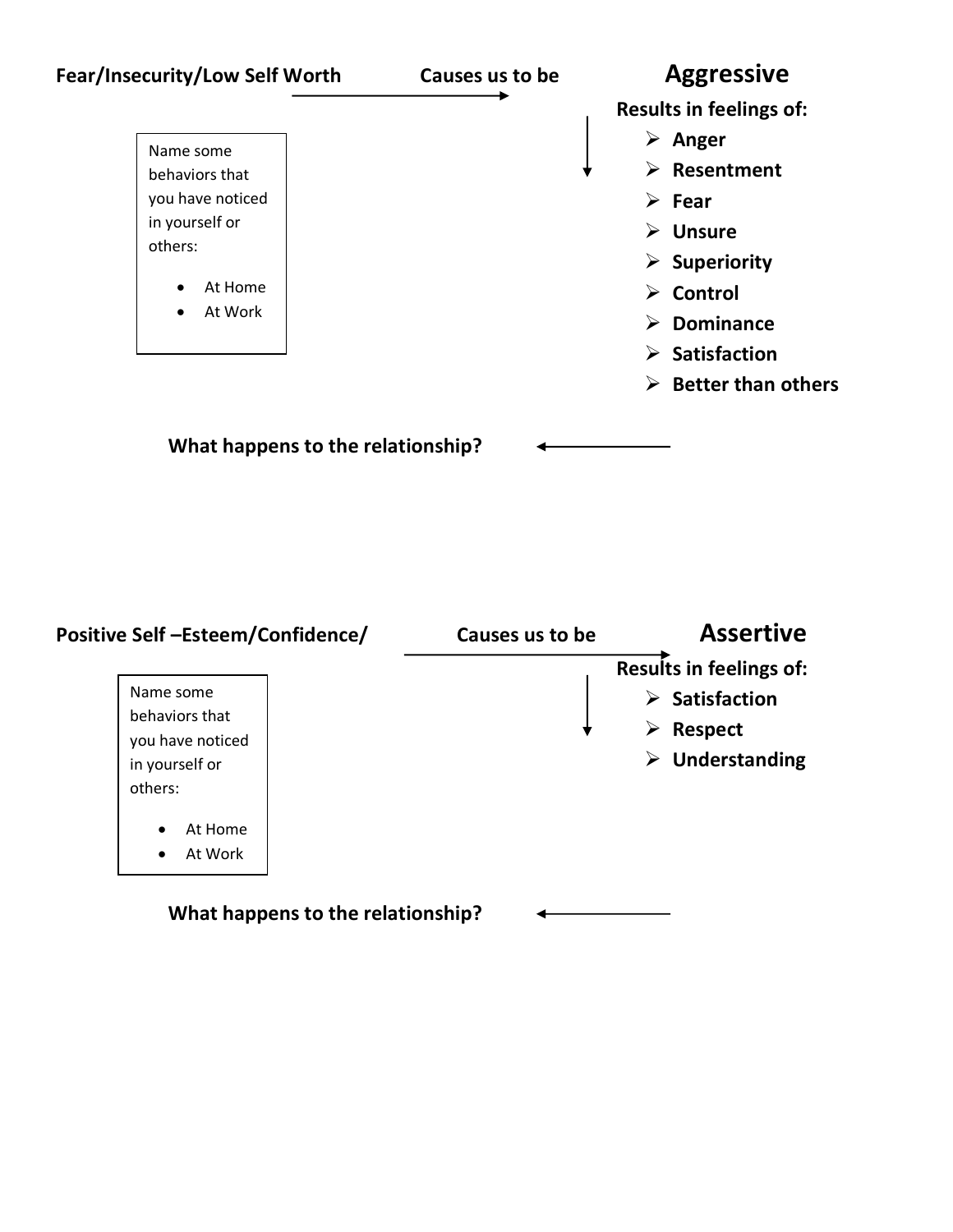**Which style is the most mature?**

**Who is the Martyr?**

**Who is the Wimp?**

**Who is the Bully?**

**Who is the Team Player?**

**Who is the most Selfish?**

**Which Style would have the best relationship-work-team player potential?**